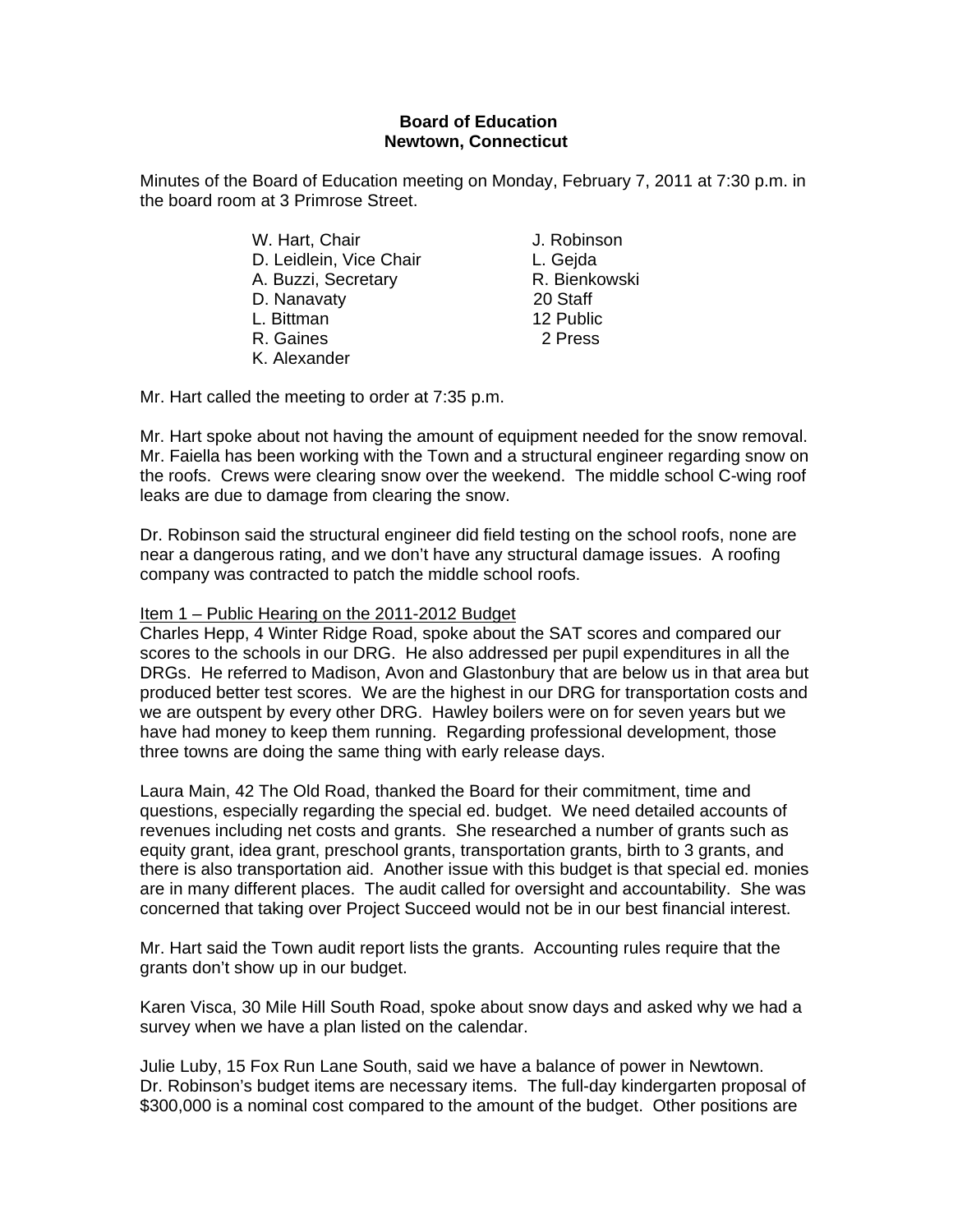Board of Education **-2-** February 7, 2011

necessary but a full-day kindergarten will increase our property value and school system. Bethel is going to a full-day kindergarten next year.

Lydia Horvath, South Main Street, said at the 8<sup>th</sup> grade freshman orientation Mrs. Ostar spoke about fusing together college levels. She asked for information about it, why it is happening and how it will affect the students. Her husband is a teacher with all levels in his classes, which is hard to teach.

Sue Zimmerman, 20 Pine Tree Hill Road, asked the Board to agree and support the budget. We need a united front. She would like the budget to go forward and leave it up to the people.

David Duschene, 9 Saw Mill Ridge Road, asked the Board to consider the full-day kindergarten and not to phase it in. Principals are for it also. No reason not to do it next year.

Lisa Bircher, 30 Monitor Hill Road, said legally we only have to go 180 days. The last week of school teachers stop teaching. Regarding the budget she asked what impact there would be on our overall enrollment for full-day kindergarten.

Kinga Walsh, 21 Horseshoe Ridge, said that regarding the snow days, take the three professional development days and make them school days and shorten the days to 180. Teachers can make up the professional development days when the children are out in June. Regarding the budget, she asked to bring back the Project Adventure teacher at Reed and also the requested high school teachers.

Lauren Wolf-Abdulraman, Brookwood Drive, feels our children are rushed academically and asked if we get a full-day kindergarten that the Board be sure the students have everything they need.

## Item 2 – Budget Discussion

Mrs. Bittman asked for information on the substitutes.

Dr. Robinson said this fall we had 10 interns we pay tuition for. We have the advantage to observe them, coach them for classroom management and look for good potential candidates. They cover teacher classes and can be used if an EA is out.

Mr. Bienkowski said there are two from the University of Bridgeport and seven at the high school and three in the middle school from Sacred Hear.

Mr. Alexander asked why substitutes were listed in the schools and also in general support services.

Mr. Bienkowski said there are substitutes used for the day to day operation of the schools and others used for teachers out for professional development. We ask the schools how much money they need for substitutes for these uses.

Mr. Hart wanted to see a full accounting for the \$487,000.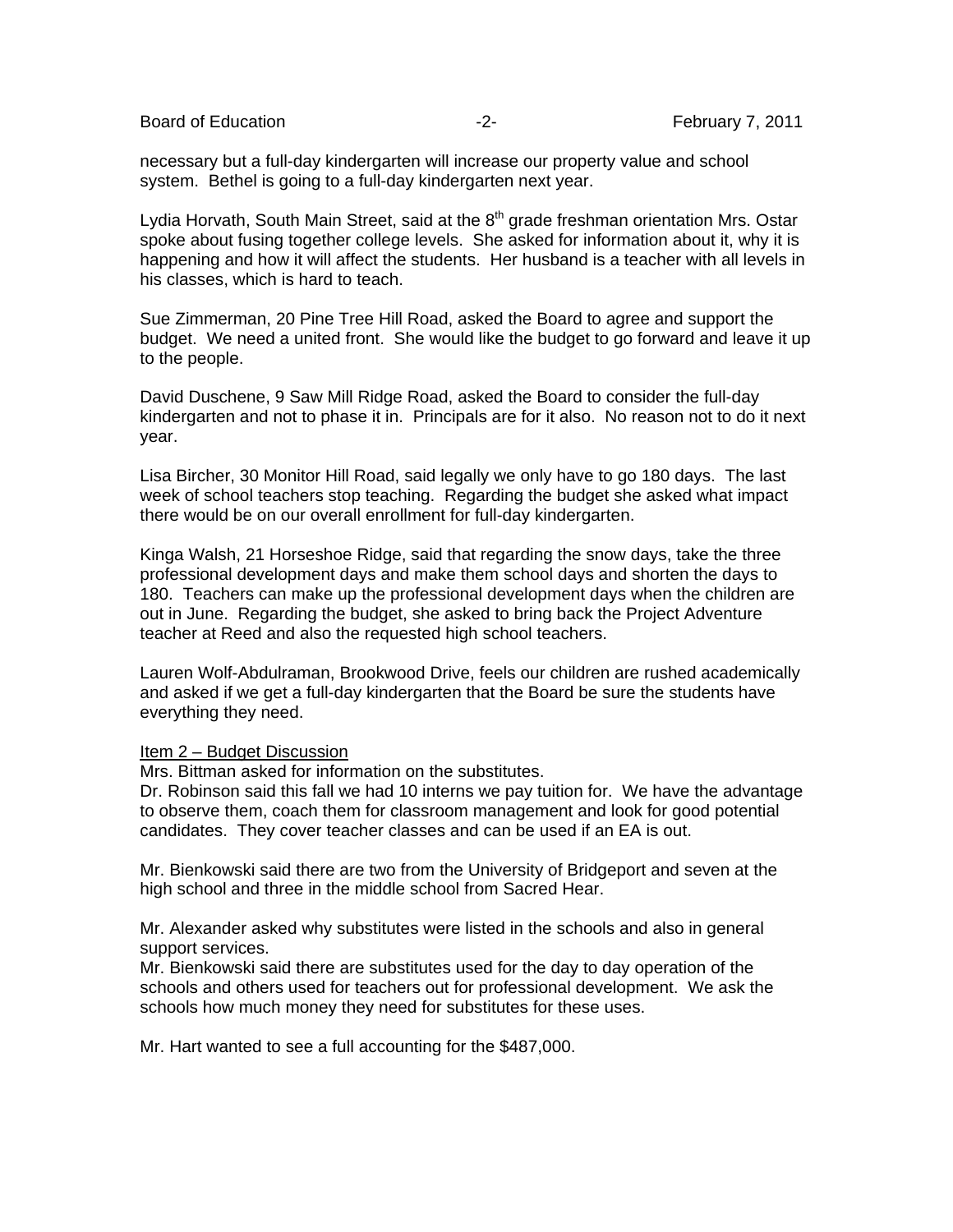Board of Education **-3-** February 7, 2011

Mr. Bienkowski spoke about the costs for Project Succeed. If it stayed under Education Connection it would have been a \$212, 656 net cost. Next year in-house our total costs are \$486,598. Bringing the program here is \$39,436 less after the excess cost grant.

Mr. Nanavaty said we would only get money from the excess cost grant for three students because one is out of district. That town would get that money and we would get tuition.

Mr. Bienkowski said we will now have four Newtown students and one out of district.

Mr. Nanavaty said that the tuition paid by the out-of-district student would be paid to the Town, and could not be deducted from the expenses for the replacement program for Project Succeed.

Mr. Bienkowski stated he spoke to Bob Tait about having the tuition be handled as a grant so it would not be an additional cost.

Dr. Robinson said to keep the program in Newtown we would have to pay for the personnel. We also have the opportunity to share staff we currently have.

Mr. Hart requested the history of property appraisals. Mrs. Bittman asked for technology prioritization by building.

Item 3 – Discussion and Possible Vote on 2010-2011 Calendar Regarding Snow Days Dr. Robinson said with 8 snow days the last day of school is June 23. The calendar states that after June 30 days would be deducted from the April recess. A questionnaire was put out with the option of taking a day from the February break, going until the end of June, or taking days from the April break. Over 60% said to take away February 18 but that is problematic. The Board needs to have a plan when this happens.

Mr. Gaines said he received many emails to not go deeper into June due to the heat and that not much work is done in school. Many also want to keep the long weekend.

Mrs. Bittman asked about the teacher's contract taking days from February and April. She also asked if we could go to 180 school days.

Dr. Robinson said we cannot make up days on Saturdays or go into July. There is no relief from the 180 day restriction. We cannot add time onto days to equal a day. One concern is a sentence in the teacher's contract that there is a required 30 day notice to change their work year. It could also refer to taking away a day next week. If the Board chose to go to 180 teaching days we would discuss it with teachers as a one-time event.

Mrs. Leidlein asked if teachers were polled.

Dr. Robinson said the survey was opened to all. She spoke to the head of the teachers' union who wants to cooperate but there is the possibility of a grievance.

Mrs. Bittman asked Dr. Robinson her feeling about going 180 days.